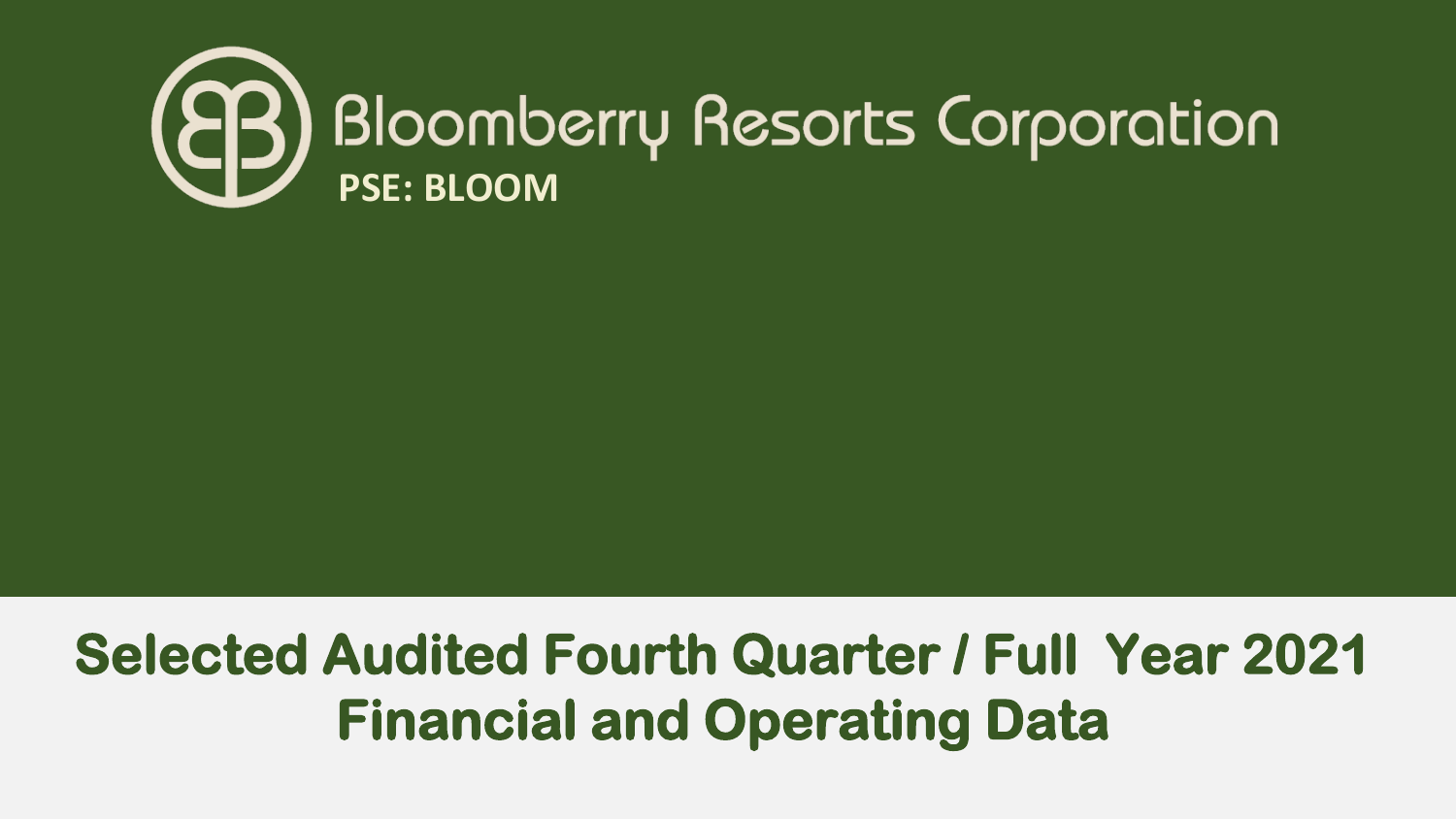

#### **DISCLAIMER**

This document does not constitute or form part of and should not be construed as an offer to sell or issue or the solicitation of an offer to buy or acquire securities of the Company or any of its subsidiaries or affiliates in any jurisdiction or as an inducement to enter into investment activity. No part of this document, nor the fact of its distribution, should form the basis of, or be relied on in connection with, any contract or commitment or investment decision whatsoever. This document is not financial, legal, tax or other product advice.

This document has been prepared by the Company based on information available to them for dissemination to the investing public for information purposes only and does not constitute a recommendation regarding any securities of the Company. The information has not been independently verified. No representation, warranty or undertaking, express or implied, is made as to, and no reliance should be placed on, the fairness, accuracy, completeness or correctness of the information or the opinions contained herein. None of the Company or any of its affiliates, advisors or representatives shall have any liability whatsoever (in negligence or otherwise) for any loss howsoever arising from any use of this document or its contents or otherwise arising in connection with the document.

The statements contained in this document speak only as at the date as of which they are made, and the Company expressly disclaims any obligation or undertaking to supplement, amend or disseminate any updates or revisions to any statements contained herein to reflect any change in events, conditions or circumstances on which any such statements are based. By preparing this presentation, none of the Company, its management, and their respective advisers undertakes any obligation to provide the recipient with access to any additional information or to update this presentation or any additional information or to correct any inaccuracies in any such information which may become apparent.

This presentation is not an offer of securities for sale in the United States. Securities may not be offered or sold in the United States absent registration or an exemption from registration. Any offering in the United States may be made only by means of an offering circular that may be obtained from the Company and that will contain detailed information about the Company and management, as well as financial statements.

This presentation may contain forward-looking statements based on the currently held beliefs and assumptions of the management of the Company, which are expressed in good faith and, in their opinion, reasonable. Forward-looking statements involve known and unknown risks, uncertainties and other factors, which may cause the actual results, financial condition, performance, or achievements of the Company or industry results, to differ materially from the results, financial condition, performance or achievements expressed or implied by such forward-looking statements. Given these risks, uncertainties and other factors, recipients of this document are cautioned not to place undue reliance on these forward-looking statements.

Any reference herein to "the Company" shall mean, collectively, Bloomberry Resorts Corporation and its subsidiaries and investments.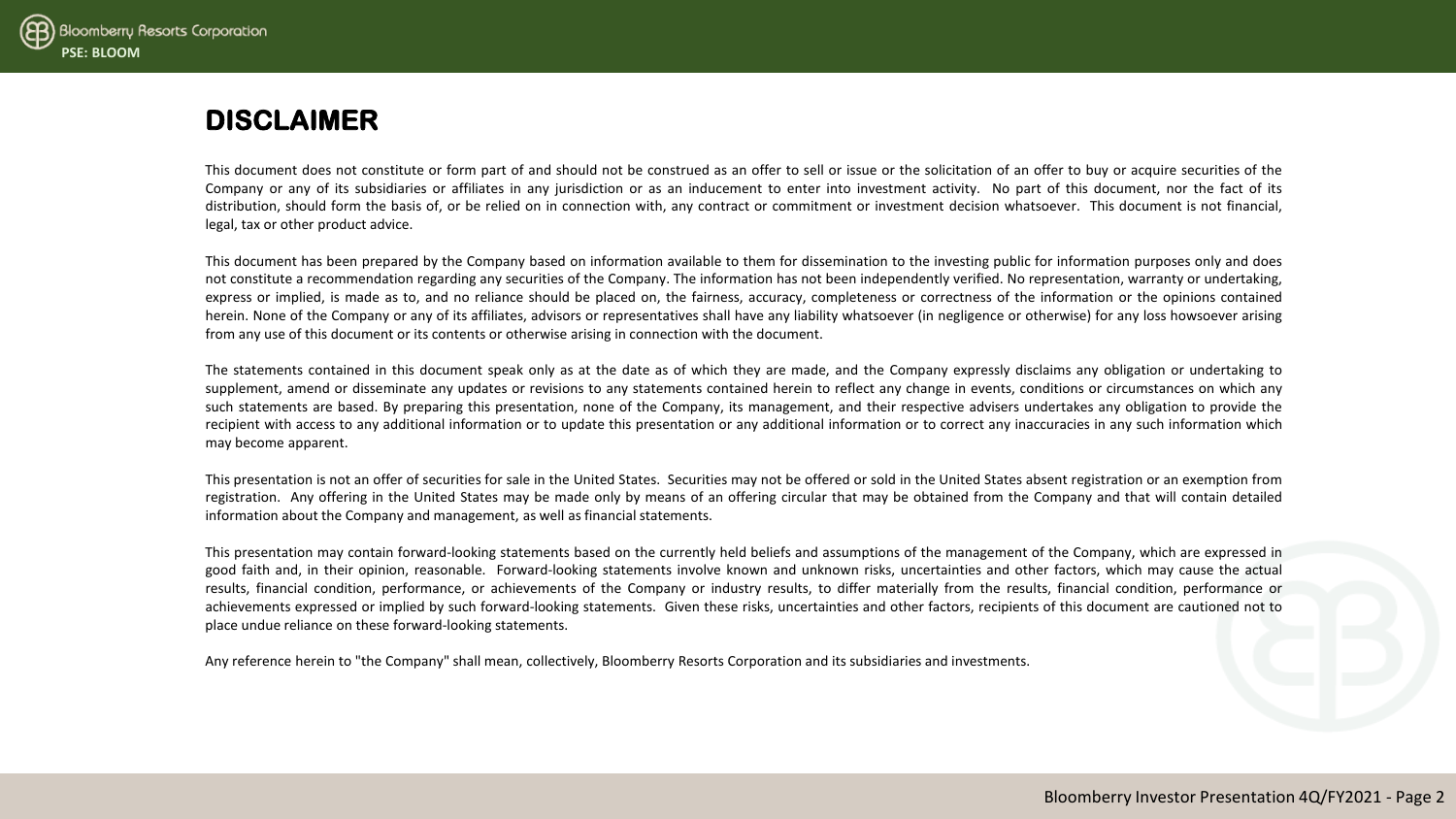

# **FY2021 Financial and Operating Data**

Bloomberry Investor Presentation 4Q/FY2021 - Page 3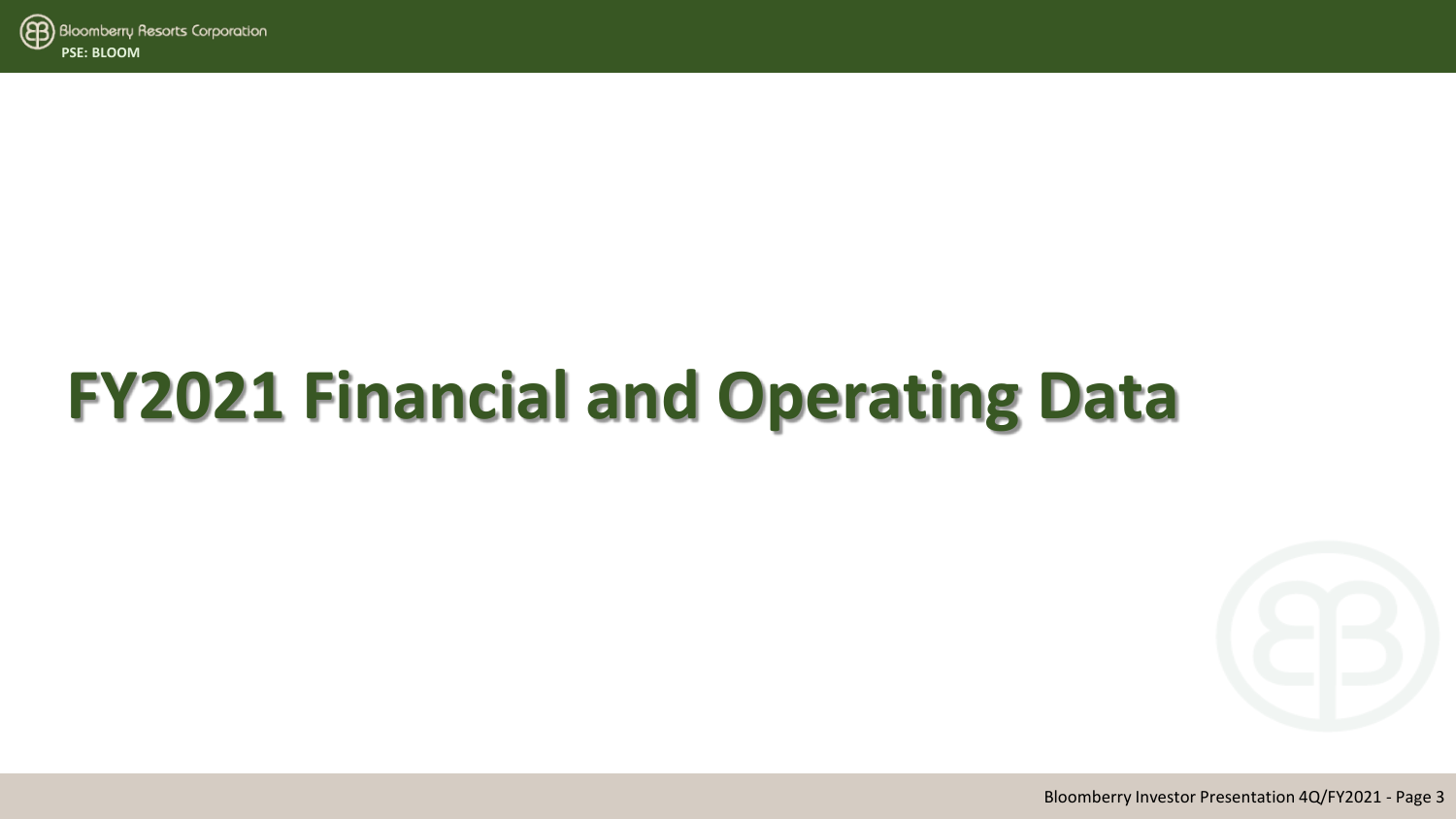#### **Audited Consolidated Income Statement (Php million) - FY2021**

|                                          | For the year ended 31 December |                |              |             |              |              |                |
|------------------------------------------|--------------------------------|----------------|--------------|-------------|--------------|--------------|----------------|
|                                          | 2021                           |                |              | 2020        |              |              | Change in<br>% |
|                                          | <b>Philippines</b>             | Korea          | Consolidated | Philippines | <b>Korea</b> | Consolidated |                |
| Gross gaming revenues                    | 27,625                         |                | 27,625       | 22,612      | 93           | 22,705       | 21.7           |
| <b>PFRS 15 allocation</b>                | (1, 722)                       |                | (1, 722)     | (1,788)     |              | (1,788)      | (3.7)          |
| Contra revenue accounts                  | (7, 176)                       | $\blacksquare$ | (7, 176)     | (6, 768)    | (39)         | (6,807)      | 5.4            |
| <b>Net gaming revenues</b>               | 18,727                         | $\blacksquare$ | 18,727       | 14,056      | 54           | 14,110       | 32.7           |
| Non-gaming & other revenues              | 3,286                          | $\overline{2}$ | 3,288        | 3,653       | 26           | 3,679        | (10.6)         |
| <b>Net revenues</b>                      | 22,013                         | $\overline{2}$ | 22,015       | 17,709      | 80           | 17,789       | 23.8           |
| Cash operating expenses                  | (15, 533)                      | (359)          | (15,893)     | (15, 175)   | (474)        | (15, 650)    | 1.6            |
| Provisions for doubtful accounts         | (909)                          | $\blacksquare$ | (909)        | (709)       |              | (709)        | 28.2           |
| <b>EBITDA (LBITDA)</b>                   | 5,571                          | (357)          | 5,214        | 1,825       | (395)        | 1,430        | 264.6          |
| <b>EBITDA (LBITDA) margin (%)</b>        | 25.3                           | n.m.           | 23.7         | 10.3        | n.m.         | 8.0          | 15.6 pts       |
| Depreciation and amortization            | (3,359)                        | (134)          | (3,494)      | (3, 132)    | (217)        | (3, 348)     | 4.3            |
| Interest, foreign exchange loss & others | (5, 148)                       | (820)          | (5,968)      | (6, 133)    | (483)        | (6,616)      | (9.8)          |
| Benefit from (provision for) income tax  | 9                              | (10)           | (1)          | 207         |              | 207          | (100.7)        |
| Net profit (loss)                        | (2,927)                        | (1, 322)       | (4, 249)     | (7, 233)    | (1,095)      | (8, 328)     | 49.0           |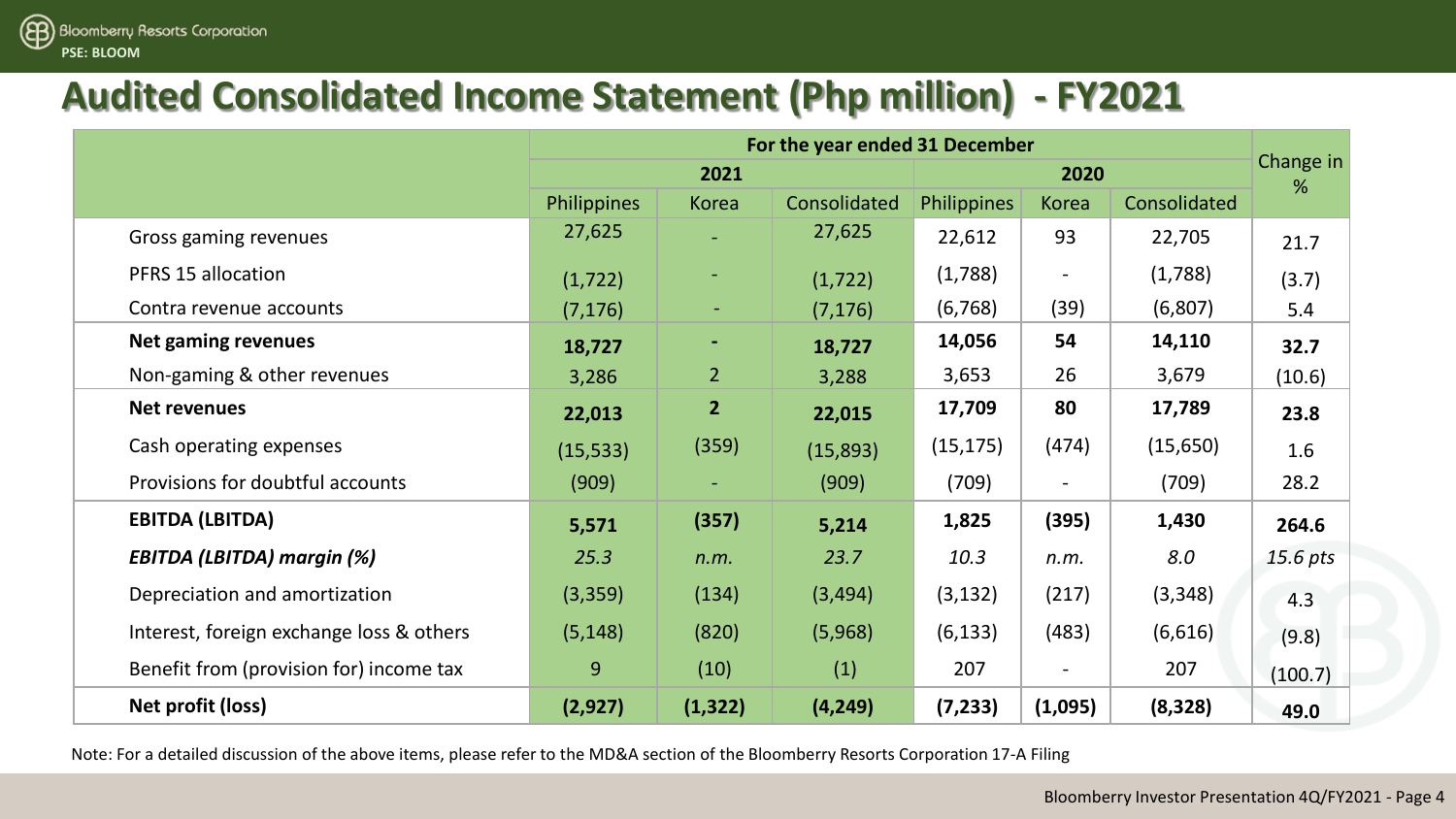#### **Audited FY2021 Consolidated Revenues**

**Consolidated Net Revenues (Includes Interest Income)**





- ௵ 2021 revenues improved due to further easing of quarantine restrictions
- **®** Consolidated Net Revenues increased by 24% YoY
- ⊕ Net gaming revenues accounted for 85% of Consolidated Net Revenues
- **®** Contra revenue accounts as a percentage of gaming revenues was 26%, compared to 30% in 2020

Notes: For a detailed discussion of the above items, please refer to the MD&A section of the Bloomberry Resorts Corporation 17-A Filing Consolidated Net Revenues and Contra Revenue Accounts as reported are consistent with PFRS15.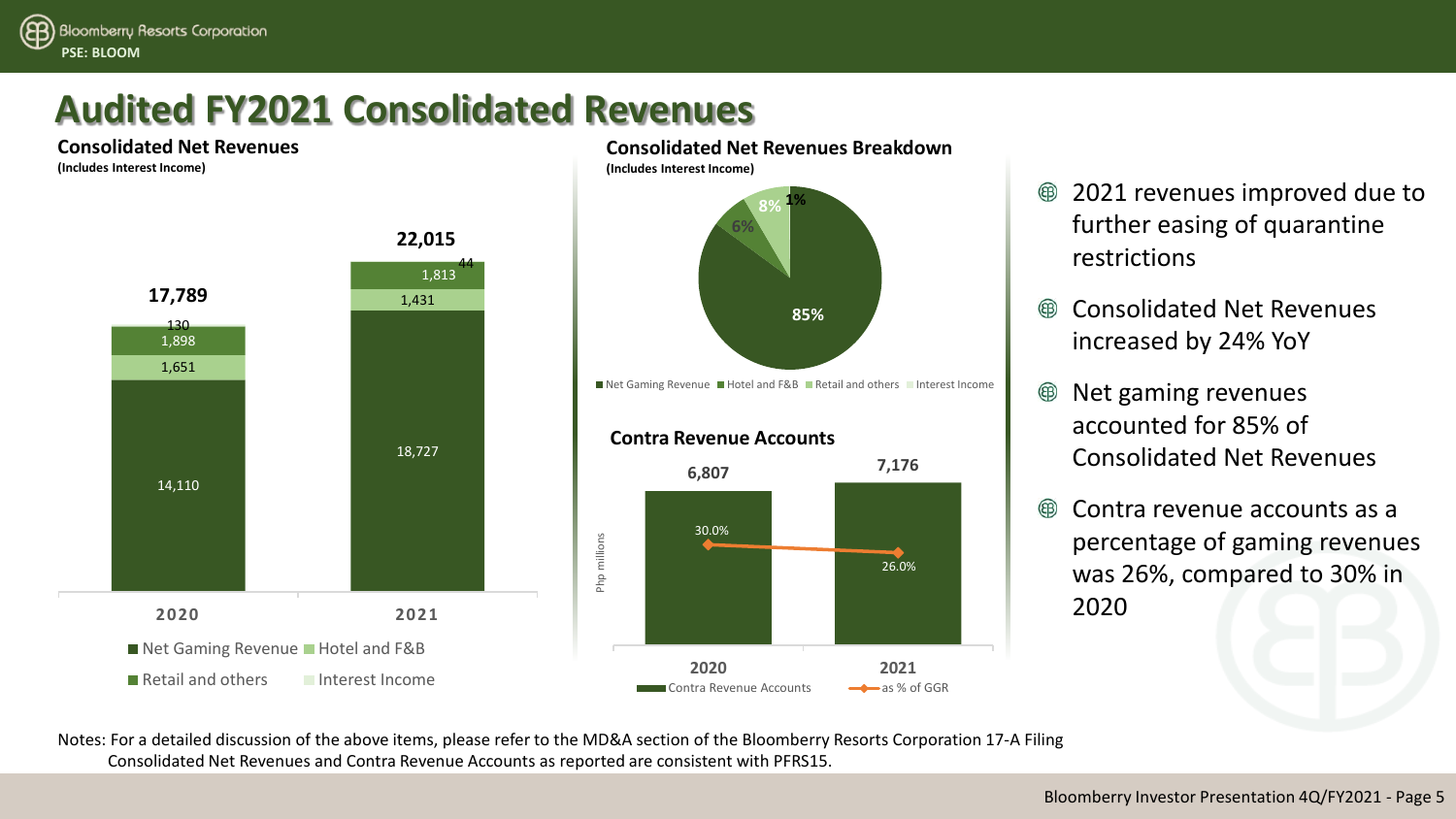#### **Audited FY2021 Gaming Revenues - Solaire**



- ⊕ Total GGR improved by 22% YoY
- ⊕ VIP volumes were Php245.9 billion, representing a decline of 8% YoY
- ⊕ Mass Table drop was P24.7 billion, higher by 28% YoY
- ௵ EGM coin in was P161.5 billion, higher by 38% YoY
- VIP GGR declined by 16%YoY, ௵ while Mass Tables and EGM GGR increased by 54% and 32% YoY, respectively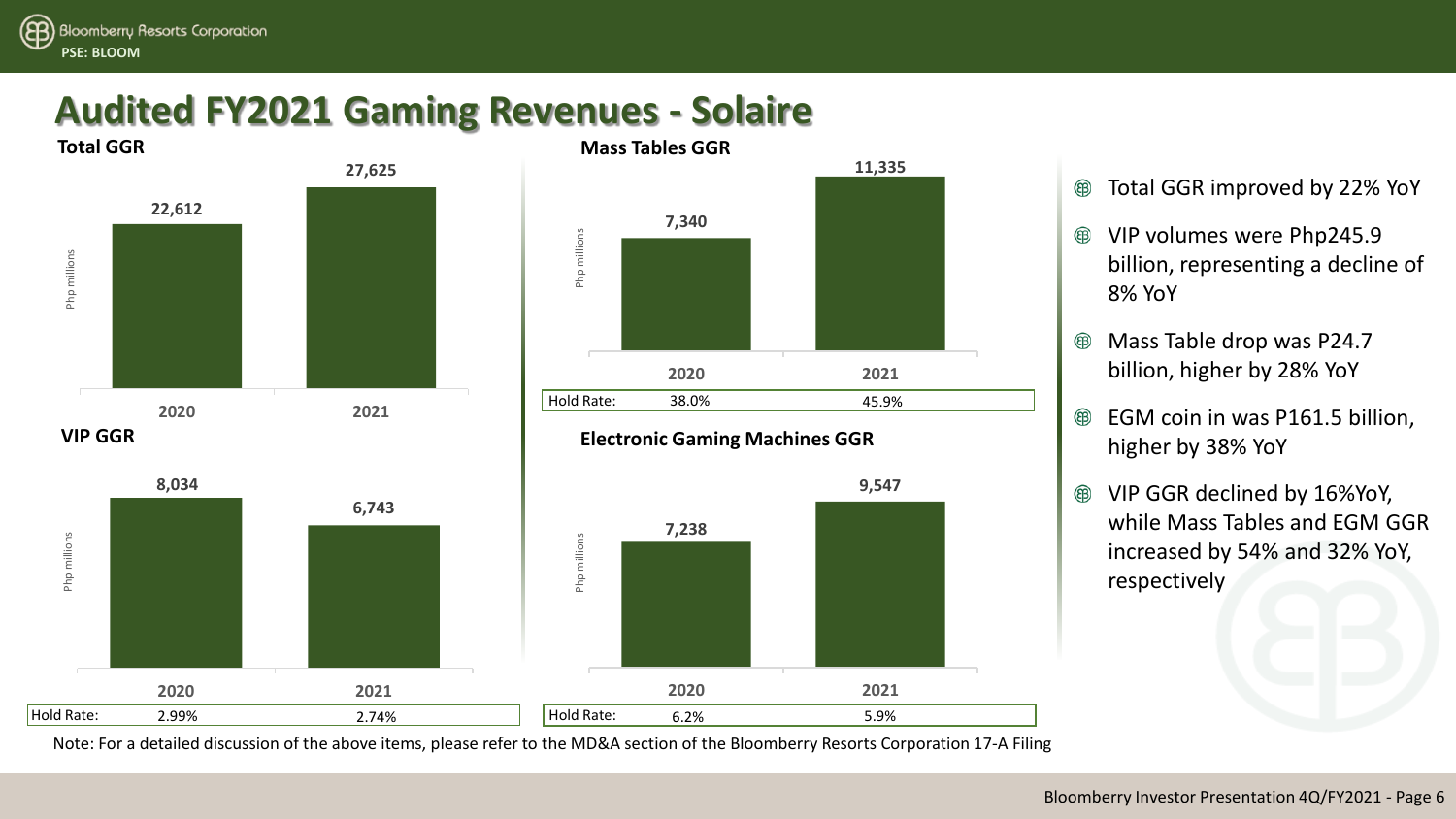### **Audited FY2021 Non-Gaming Performance - Solaire**

**Non-gaming Revenues (Includes Interest Income)**





- **Hotel Occupancy Rate In 2021, the company** operated —with limited capacity— certain parts of the hotel, F&B, and retail businesses
	- ⊕ Non-gaming revenues declined by 10% YoY
	- ⊕ Hotel Occupancy Rate was 19.2% compared to 30.2% in the previous year



■ Hotel and F&B ■ Retail and others ■ Interest Income

Note: For a detailed discussion of the above items, please refer to the MD&A section of the Bloomberry Resorts Corporation 17-A Filing Non-gaming and other revenues includes Interest Income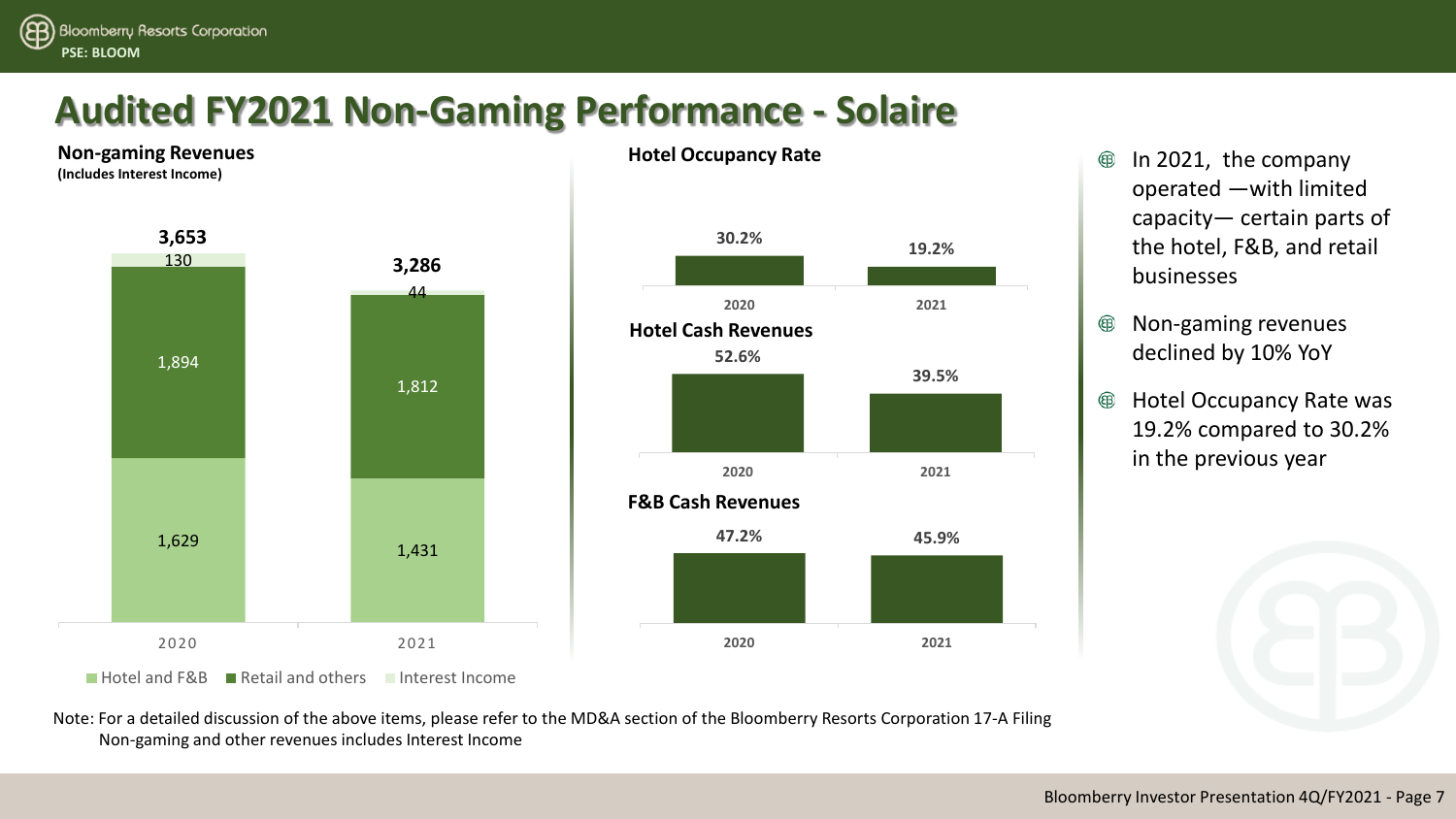#### **Audited FY2021 Consolidated Expenses**



- Expenses were higher by 2%
- Provided Php909 million for ௵ doubtful accounts. We continue to conservatively manage our receivables book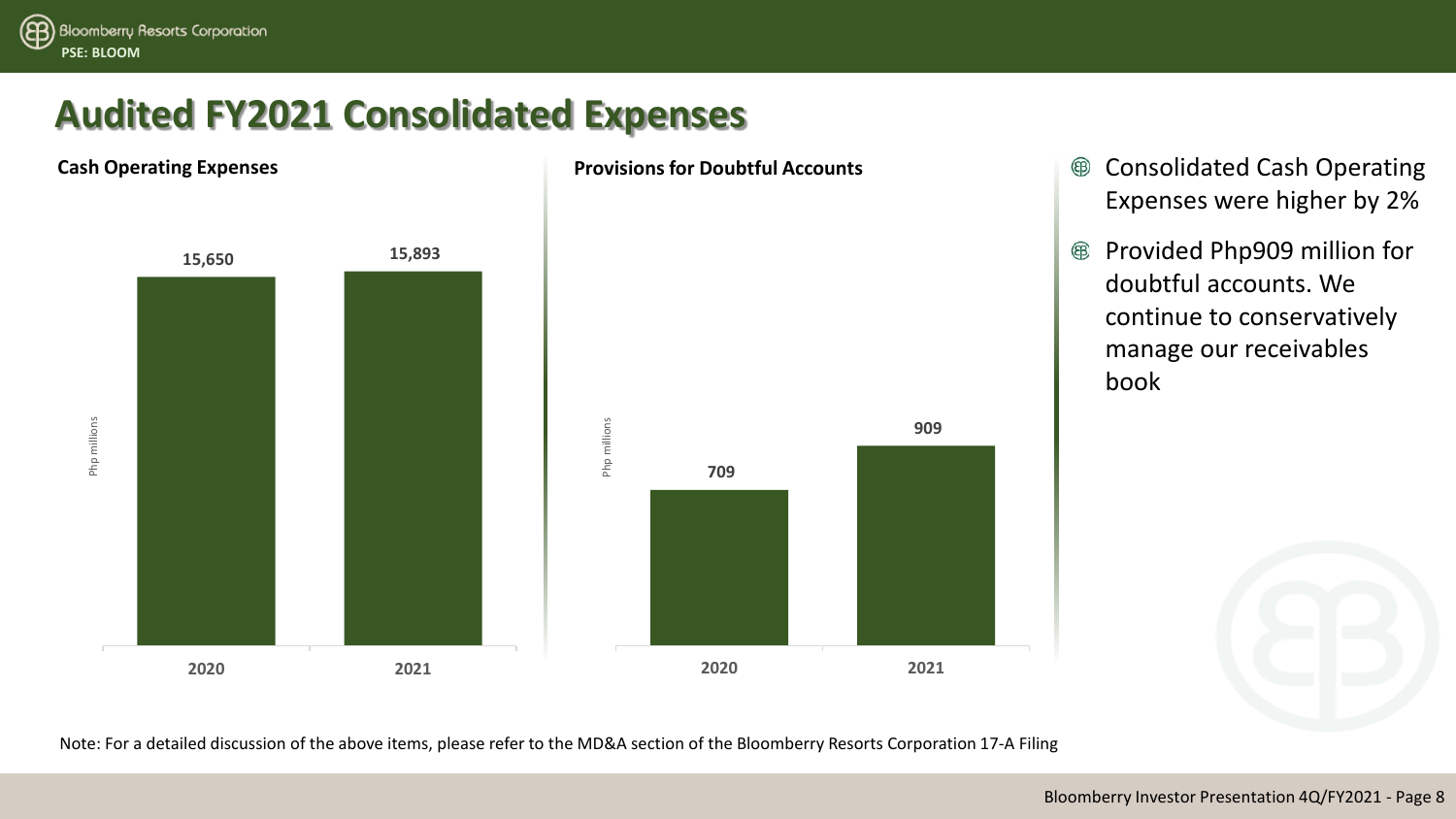## **Audited FY2021 Consolidated EBITDA and Profit (Loss)**



- 265% YoY
- Consolidated EBITDA margin was **⊕** 23.7%
- Hold-normalized Consolidated ௵ EBITDA was Php 5.5 billion compared to Php 1.2 billion in 2020, representing an increase of 342%
- ඹ Consolidated Net Loss was P4.2 billion, an improvement from Net Loss of P8.3 billion in the previous year
- Basic Earnings Per Share was a loss of ௵ Php 0.387 compared to a loss of P0.758 in 2020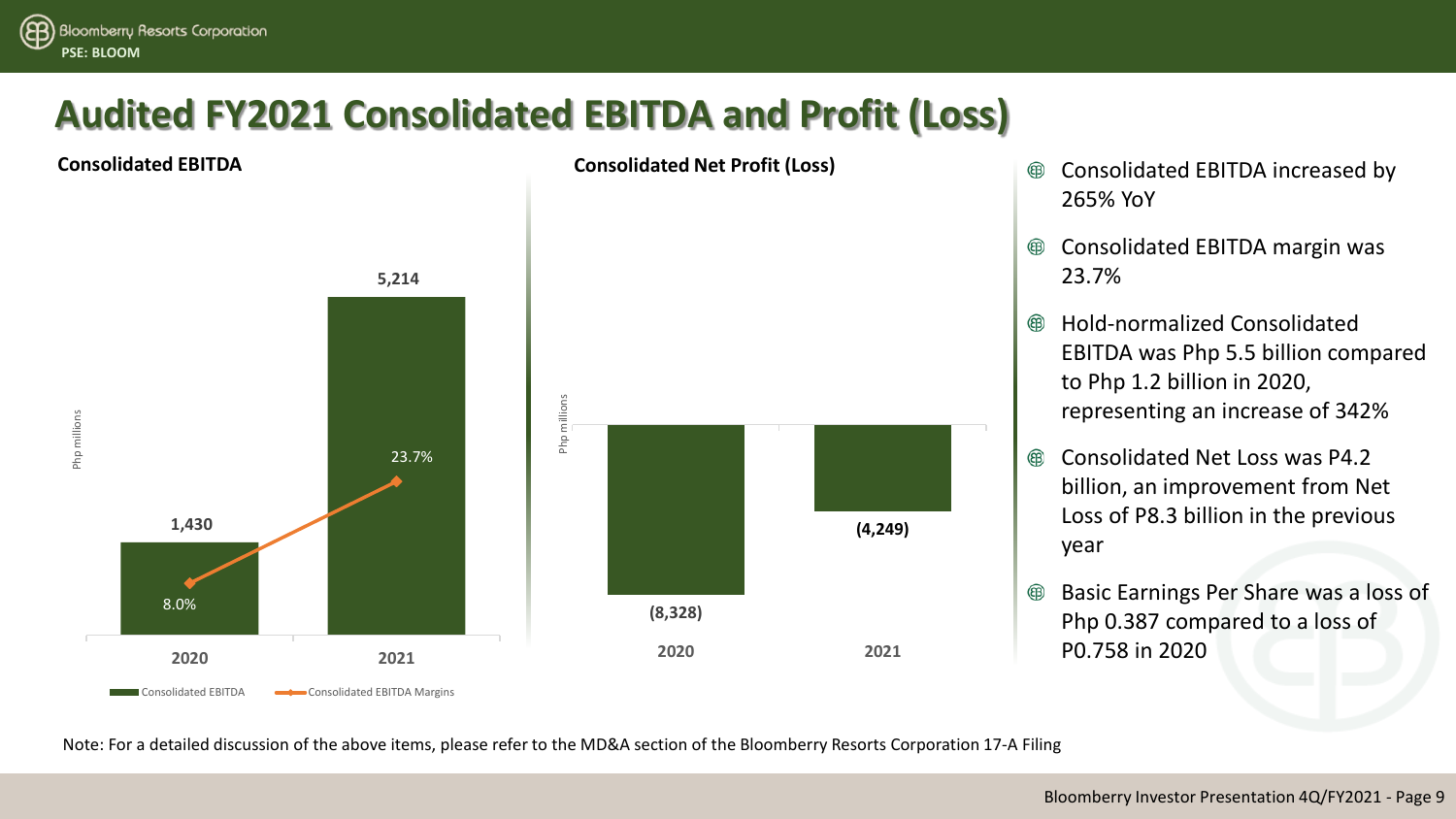

# **4Q2021 Financial and Operating Data**

Bloomberry Investor Presentation 4Q/FY2021 - Page 10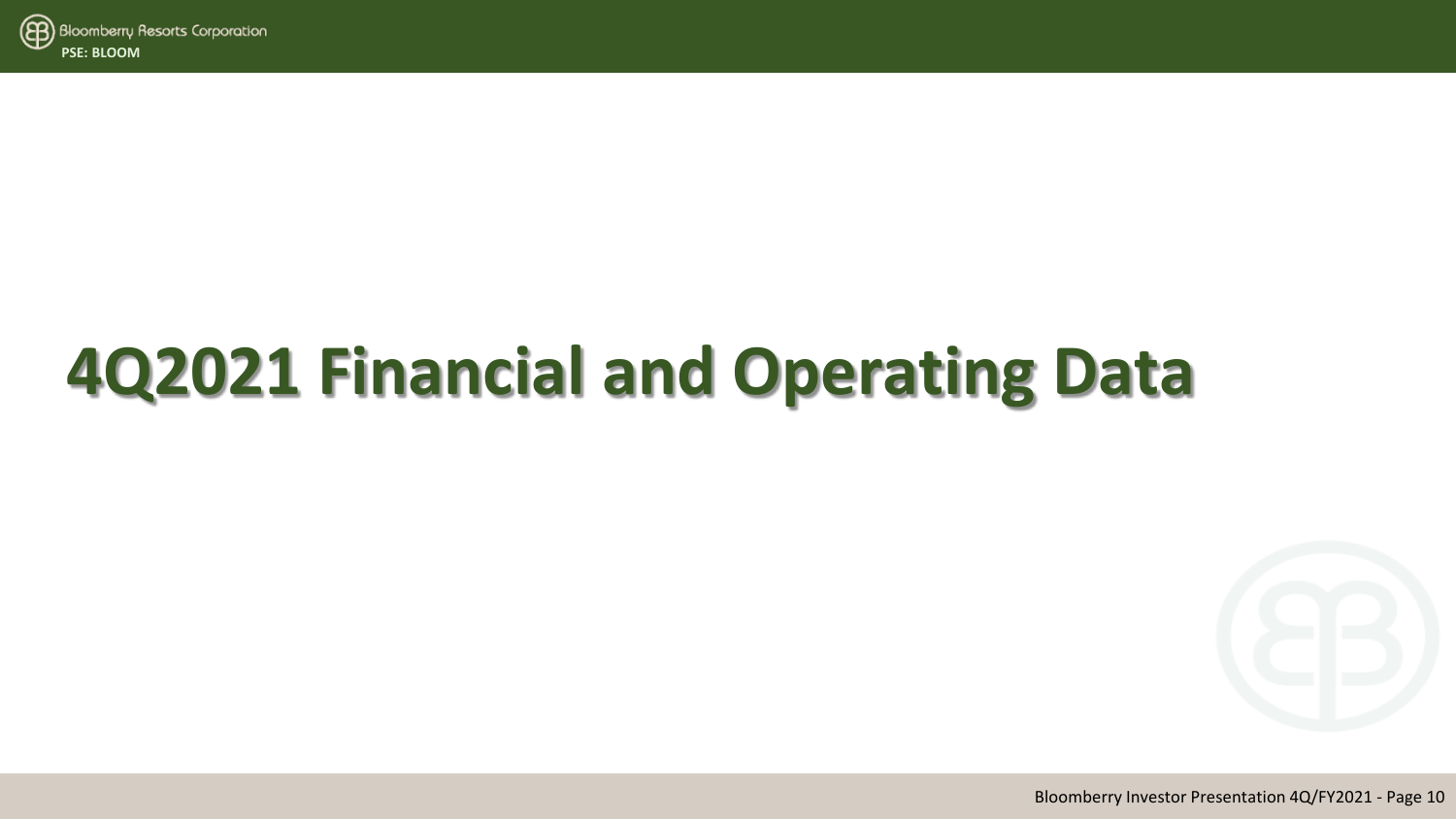#### **Audited Consolidated Income Statement (Php million) - 4Q2021**

|                                          | For the Three Months Ended 31 December |              |              |             |                |              |                |  |  |
|------------------------------------------|----------------------------------------|--------------|--------------|-------------|----------------|--------------|----------------|--|--|
|                                          |                                        | 2021         |              |             | 2020           |              | Change in<br>% |  |  |
|                                          | Philippines                            | Korea        | Consolidated | Philippines | Korea          | Consolidated |                |  |  |
| Gross gaming revenues                    | 7,979                                  |              | 7,979        | 5,333       |                | 5,333        | 49.6           |  |  |
| <b>PFRS 15 allocation</b>                | (544)                                  |              | (544)        | (371)       |                | (371)        | 46.6           |  |  |
| Contra revenue accounts                  | (1,796)                                | $\equiv$     | (1,796)      | (1, 517)    | $\overline{4}$ | (1, 513)     | 18.7           |  |  |
| <b>Net gaming revenues</b>               | 5,639                                  |              | 5,639        | 3,445       | 4              | 3,449        | 63.5           |  |  |
| Non-gaming & other revenues              | 991                                    | $\mathbf{1}$ | 992          | 757         | $\overline{4}$ | 761          | 30.0           |  |  |
| <b>Net revenues</b>                      | 6,630                                  | $\mathbf{1}$ | 6,629        | 4,202       | 8              | 4,210        | 57.4           |  |  |
| Cash operating expenses                  | (4,396)                                | (124)        | (4,520)      | (3,833)     | (98)           | (3,931)      | 14.9           |  |  |
| Provisions for doubtful accounts         | (261)                                  |              | (261)        | (150)       |                | (150)        | 74.1           |  |  |
| <b>EBITDA (LBITDA)</b>                   | 1,973                                  | (123)        | 1,850        | 219         | (89)           | 129          | 1,331.3        |  |  |
| <b>EBITDA (LBITDA) margin (%)</b>        | 29.8                                   | n.m.         | 27.9         | 5.2         | n.m.           | 3.1          | 24.8ppts       |  |  |
| Depreciation and amortization            | (843)                                  | (40)         | (883)        | (814)       | (61)           | (876)        | 0.8            |  |  |
| Interest, foreign exchange loss & others | (1, 413)                               | (799)        | (2, 212)     | (1, 373)    | (534)          | (1,908)      | 16.0           |  |  |
| Benefit from(provision for) income tax   | $\mathbf{1}$                           | (10)         | (9)          | 200         |                | 200          | (104.1)        |  |  |
| Net profit (loss)                        | (282)                                  | (972)        | (1,254)      | 1,768       | (687)          | (2, 454)     | 48.9           |  |  |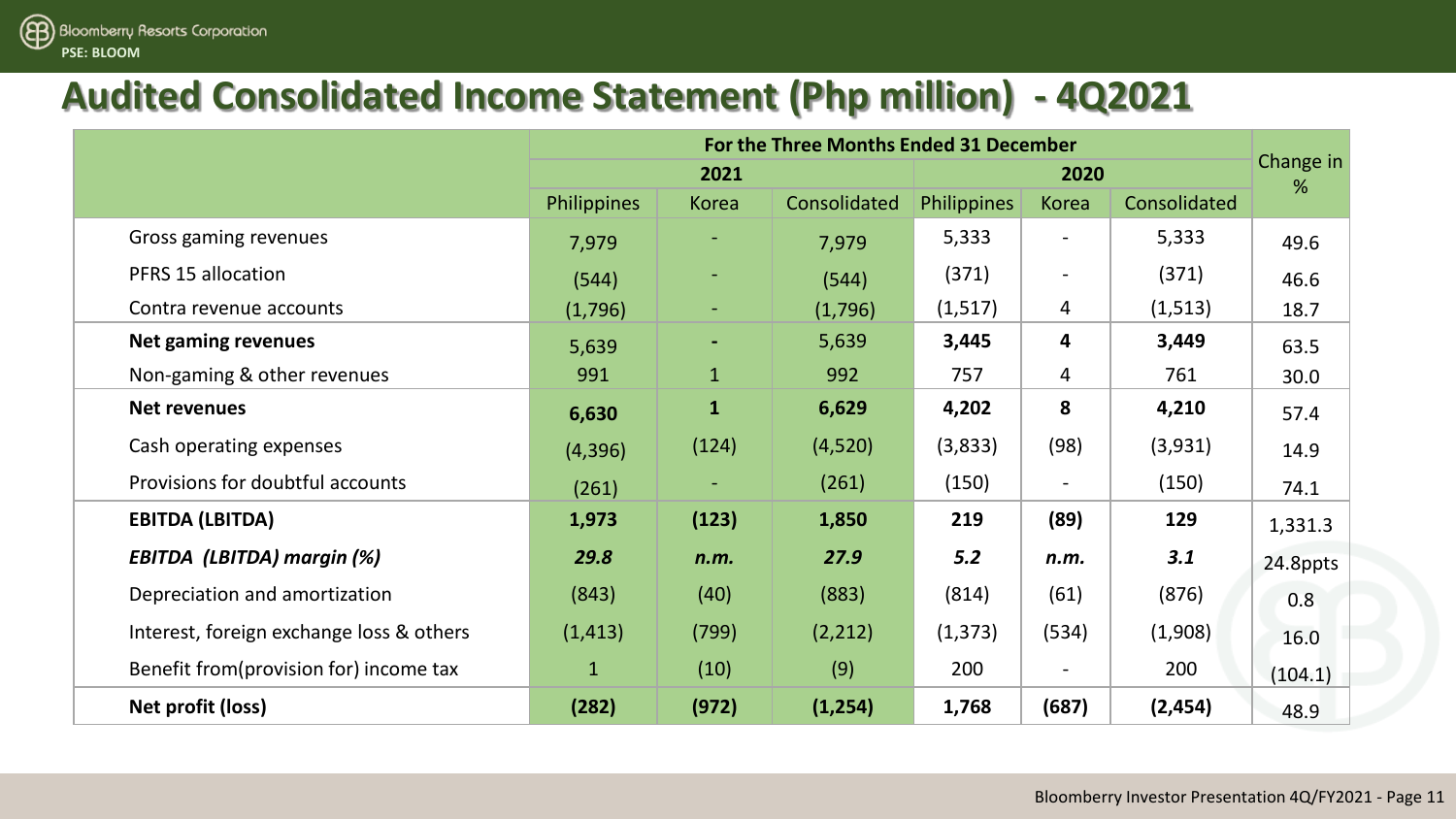#### **Audited 4Q2021 Consolidated Revenues**

**Consolidated Net Revenues (Includes Interest Income)**





**Contra Revenue Accounts**



- **®** Consolidated Net Revenues increased by 29% and 57% on a sequential and YoY basis, respectively
- $^{\circledR}$ Net Gaming Revenues accounted for 85% of Consolidated Net Revenues
- Contra Revenue Accounts as a **®** percentage of GGR was 23%, compared to 33% in the previous quarter and 28% in the same period last year

Note: Consolidated Net Revenues and Contra Revenue Accounts as reported are consistent with PFRS15.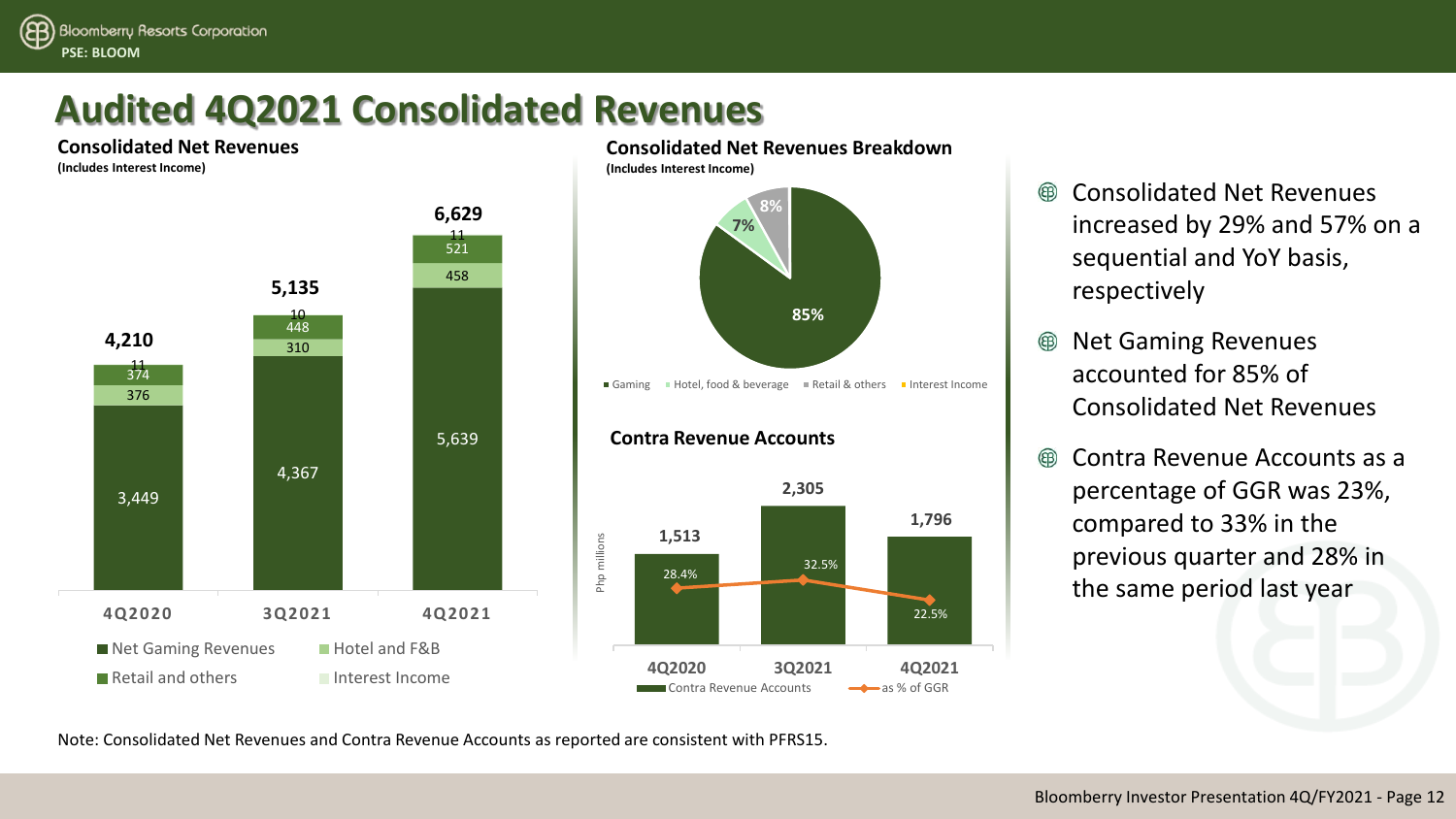**Total GGR**

## **Audited 4Q2021 Gaming Revenues - Solaire**





**Mass Tables GGR**



**Electronic Gaming Machines GGR**



- Total GGR at Solaire increased by 13% and 50% on sequential and YoY basis, respectively
- VIP volumes were Php57.1 billion, ⊕ representing a decrease of 47% sequentially due to closure of some big gaming promoters towards the end of 2021
- Mass Table drop and EGM coin-in hit  $^{\circledR}$ P6.8 billion and P53.4 billion, respectively
- Mass Table drop grew by 15% and ⊕ 21% on a sequential YoY basis, respectively
- EGM coin-in increased by 37% and ௵ 34% on a sequential YoY basis, respectively
- Mass tables and EGM GGR increased by 63% and 42%, respectively, compared to the previous quarter last year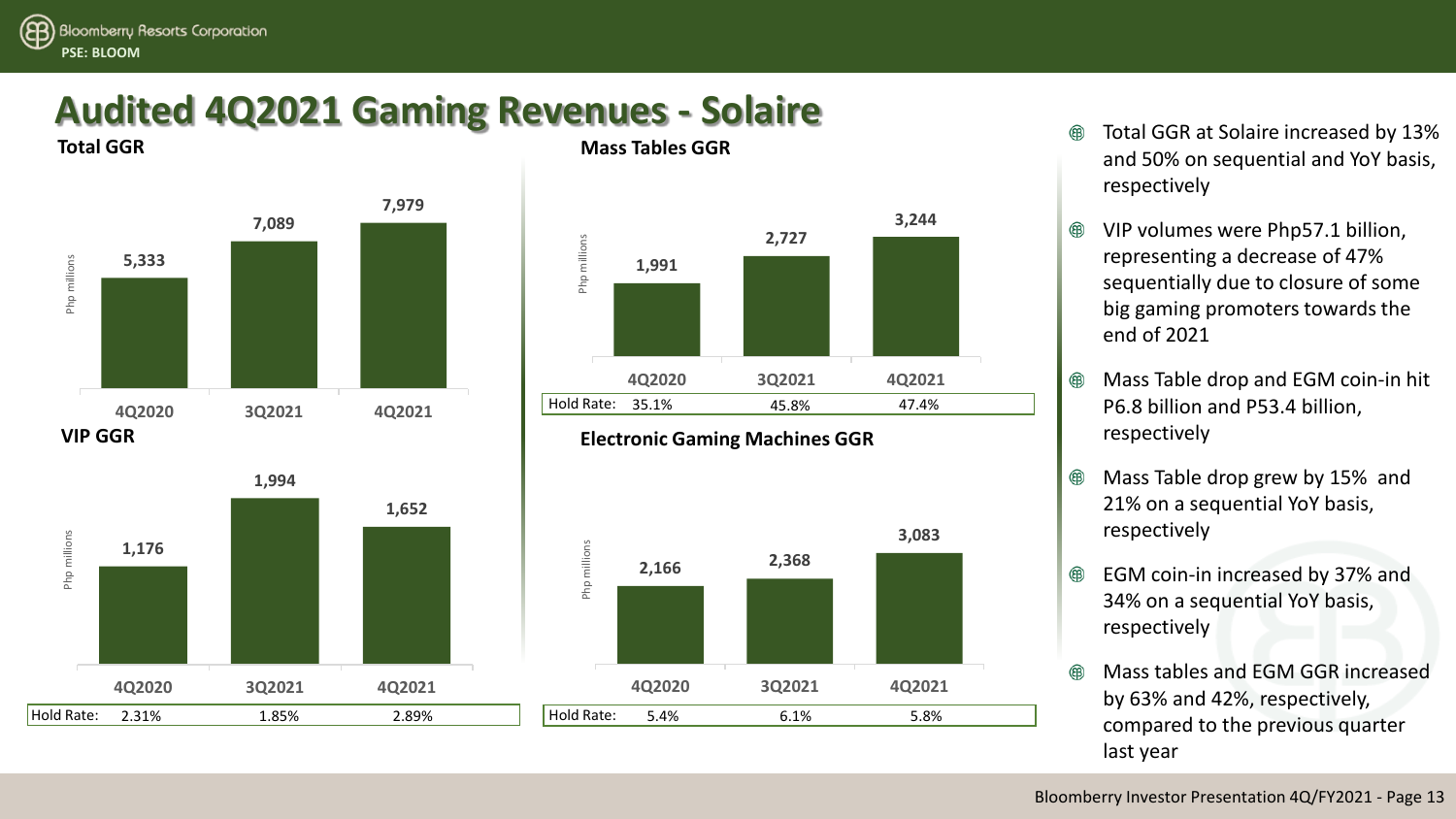### **Audited 4Q2021 Non-Gaming Performance - Solaire**

**Non-gaming Revenues (Includes Interest Income)**



Note: Non-gaming and other revenues includes Interest Income



- **Hotel Occupancy Rate Non-gaming revenues higher** by 29% and 31%, on a sequential and YoY basis, respectively
	- Hotel Occupancy Rate was ௵ 22.2% compared to 18.3% in the previous quarter and 21.9% in the same quarter last year
	- Hotel Cash Revenues ௵ represented 18% of total hotel revenues, compared to 43% in previous quarter and 47% in the same quarter in 2020
	- ௵ F&B Cash Revenues represented 30% of total F&B revenues, compared to 44% in the previous quarter and 38% in the same quarter in 2020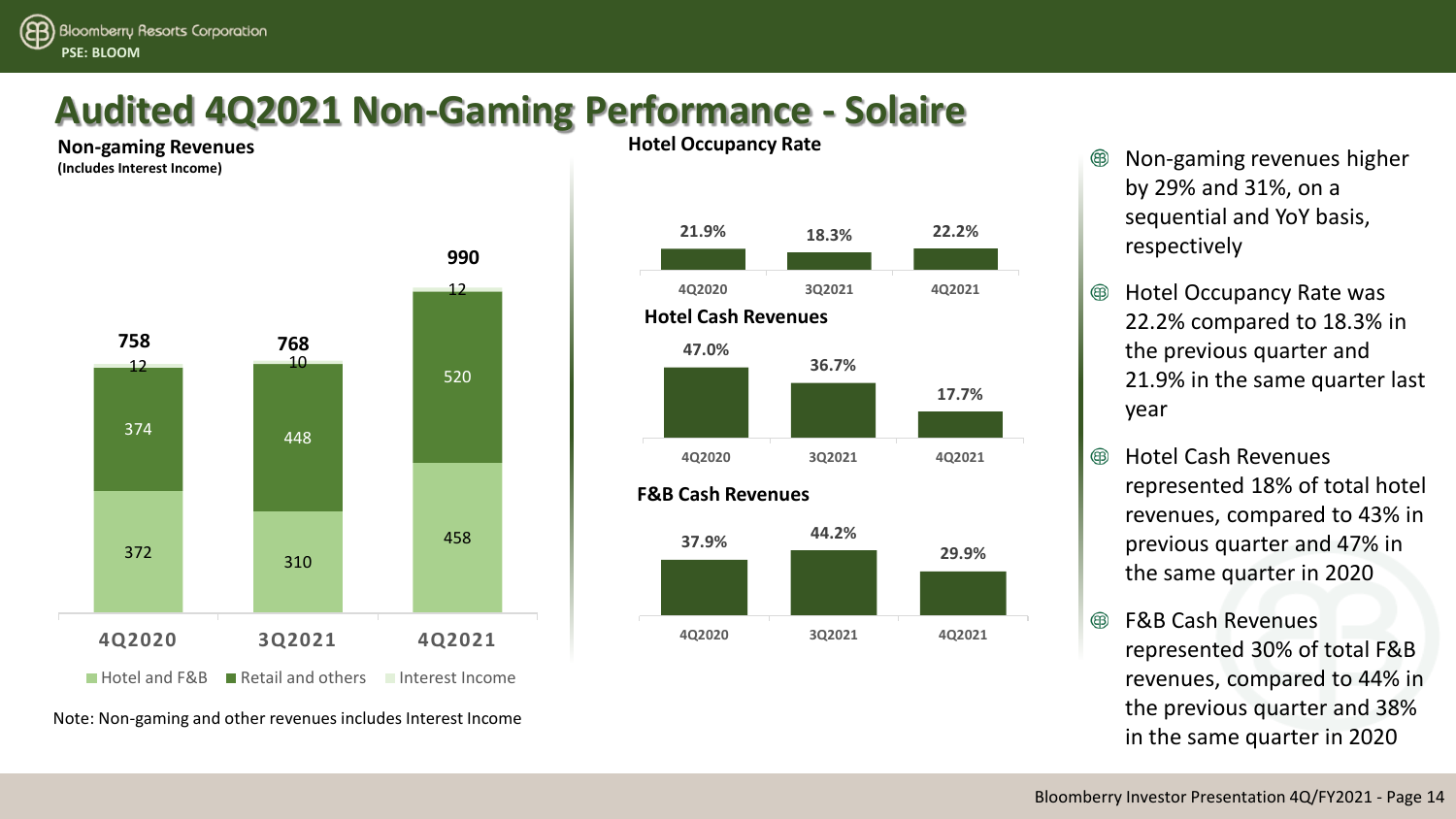

#### **Audited 4Q2021 Consolidated Expenses**



#### **Cash Operating Expenses Provisions for Doubtful Accounts Quarter Accounts Consolidated Cash**



- Operating Expenses increased by 15% YoY
- Provided Php261 million for ⊕ doubtful accounts in the fourth quarter compared to Php294 in the previous quarter and Php150 million in the same period last year

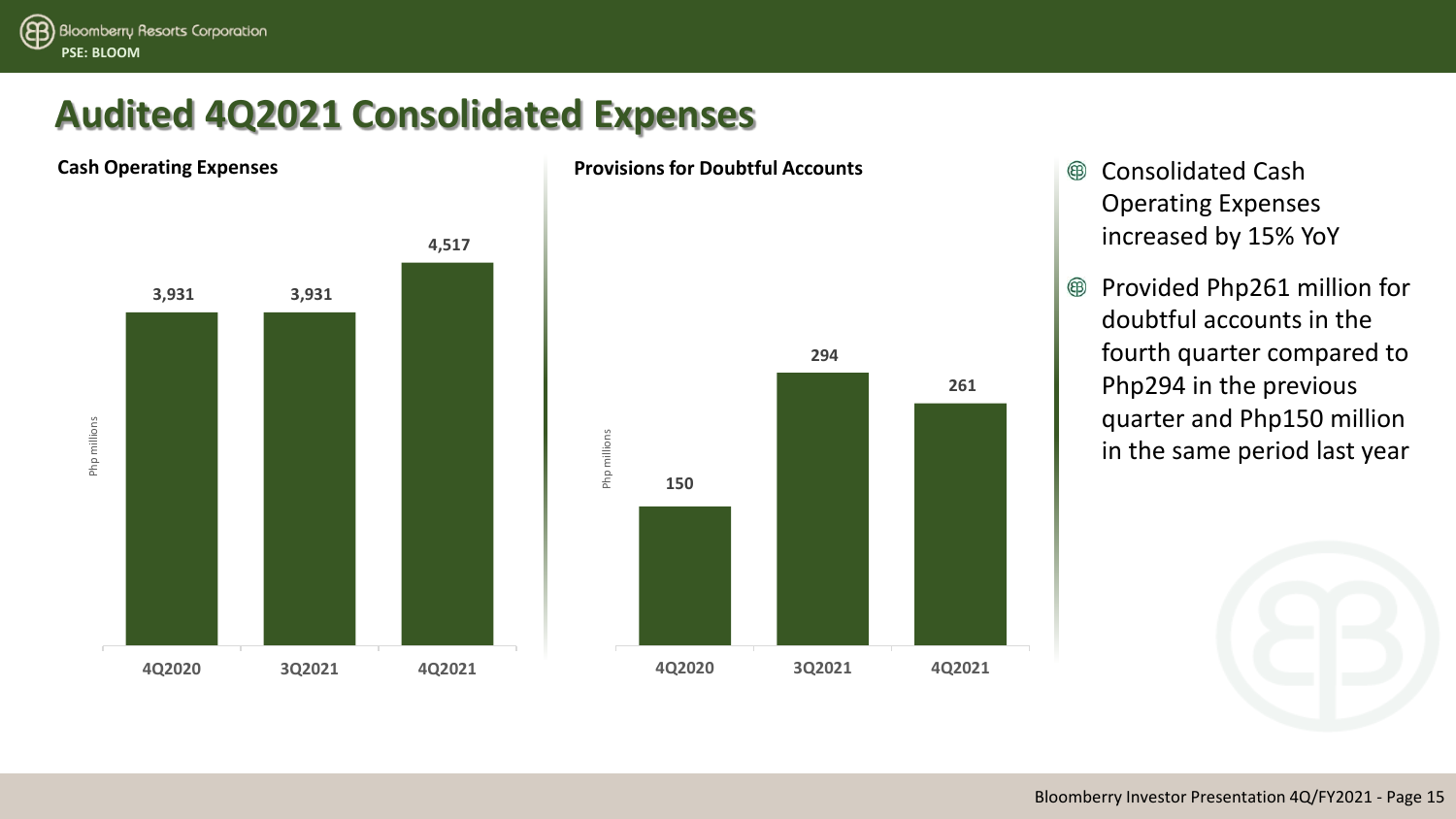

### **Audited 4Q2021 Consolidated EBITDA and Net Profit (Loss)**





- **Consolidated EBITDA Consolidated Net Profit (Loss) Consolidated Net Profit (Loss) Consolidated EBITDA** was P1.85 billion, representing an increase of 103% and 1,334% on a sequential and YoY basis, respectively
	- Consolidated EBITDA margin was ௵ 28% compared to 18% and 3% in 3Q2021 and 4Q2020, respectively
	- Hold-normalized consolidated ௵ EBITDA was P1.8 billion representing an increase of 417% YoY
	- ௵ Consolidated Net Loss was P1.3 billion for the quarter, compared to Net loss of P1.1 billion in the previous quarter and an improvement from Net Loss of P2.5 billion in the same period last year